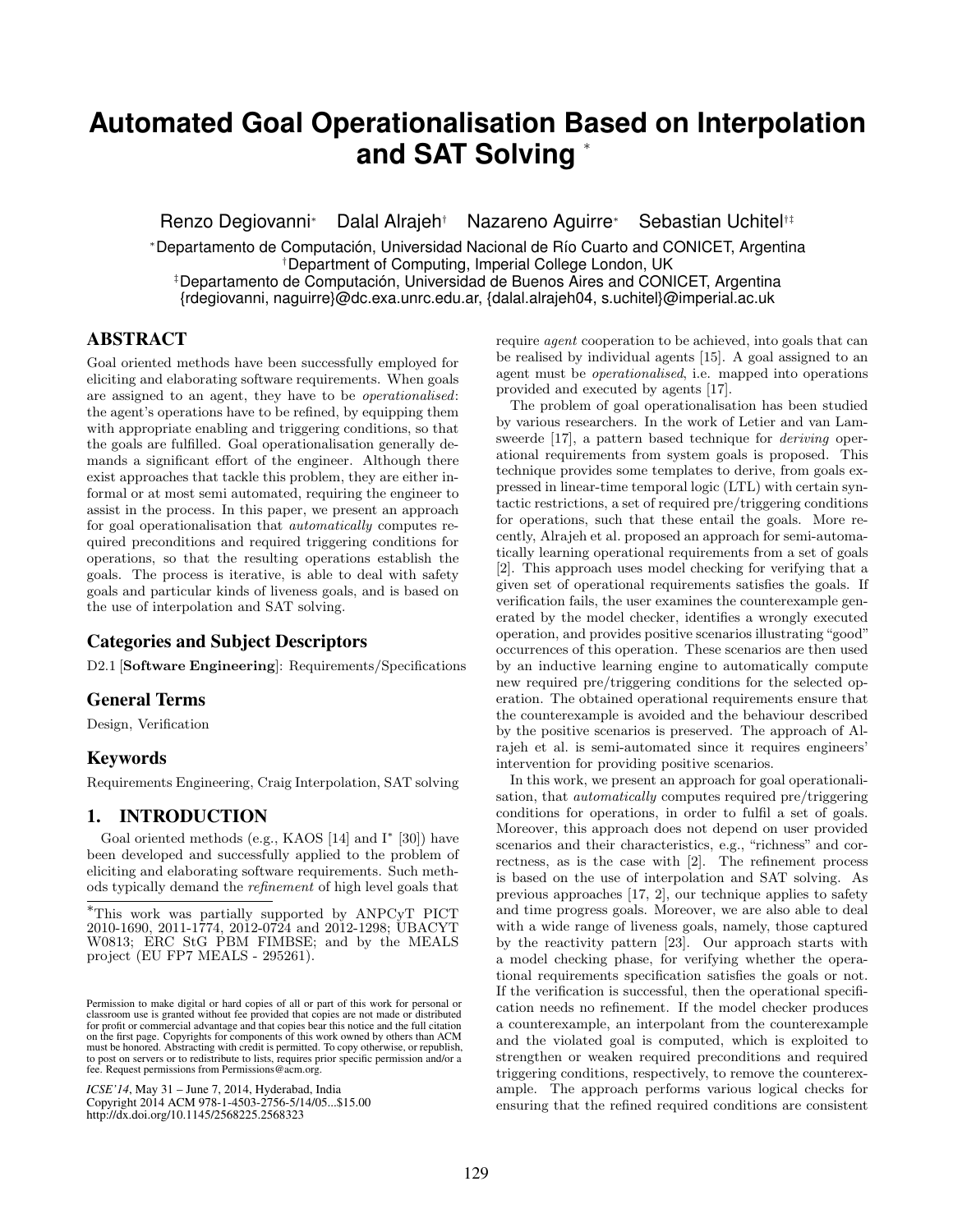(in the sense of [17]) with the current operational specification. These checks are performed using SAT solving.

An interpolant for formulas  $A$  and  $B$  whose conjunction is inconsistent, is a formula that is implied by the first, is inconsistent with the second, and is expressed in the language common to A and B. Interpolation has been widely used in abstraction based verification [28], most notably for automatically refining abstract models of systems using corresponding concrete models and abstract spurious counterexamples (violations of analysed properties). In this work, we propose to use interpolation for a different, but related, purpose. Essentially, an interpolant for a formula capturing a trace and a violated goal is a property of the trace expressed in the language that the trace and the goal have in common. This interpolant can be seen as an explanation of why the trace violates the goal. As we will show, interpolants can be used to refine required conditions, in the process of goal operationalisation.

The remainder of this article is organised as follows: Section 2 introduces preliminary concepts necessary in the paper. Section 3 presents a running example, used to present our approach. Section 4 describes our approach in detail, for the operationalisation of safety and time progress goals. Section 5 extends the technique to deal with liveness goals. Section 6 evaluates the approach, and compares with a closely related one, on some case studies. Finally, we discuss related work in Section 7, and present our conclusions in Section 8.

# 2. BACKGROUND

# 2.1 Labelled Transition Systems, FLTL and Model Checking

Labelled Transition Systems (LTS) are typically used to model the behaviour of interacting components [22]. Formally, an LTS P is a quadruple  $\langle Q, A, \delta, q_0 \rangle$ , where Q is a finite set of states, A is the alphabet of  $P, \delta \subseteq Q \times A \cup \{\tau\} \times Q$ is a transition relation, and  $q_0 \in Q$  is the initial state. The semantics of an LTS P can be defined in terms of its executions, i.e., the set of event sequences that P can perform, starting in the initial state and following P's transitions.

Fluent Linear-time Temporal Logic (FLTL) [12] is a variant of LTL [23, 24], well suited for describing properties of event-based discrete systems (e.g., LTSs) [22]. FLTL extends LTL by incorporating the possibility of describing abstract states called fluents, characterised by events of the system. Formally,  $Fl = \langle I_{Fl}, T_{Fl}, B \rangle$  defines a fluent Fl, where  $I_{Fl}$ ,  $T_{Fl} \subseteq A$  and  $I_{Fl} \cap T_{Fl} = \emptyset$ , and  $B \in \{true, false\}$ indicates the initial value of Fl. When any event in  $I_{FI}$  occurs, the fluent starts to be true, and it becomes false again when any event in  $T_{Fl}$  occurs. If the term  $B$  is omitted then  $Fl$  is initially *false*.

A FLTL formula is an LTL formula where propositions are fluents. Given a set  $\Phi$  of fluents, a well-formed FLTL formula is defined inductively using the standard boolean operators and the temporal operators  $\bigcap$  (next) and U (strong until), in the following way: (i) every  $fl \in \Phi$  is a formula, and *(ii)* if  $\phi$  and  $\psi$  are formulas, then so are  $\neg \phi$ ,  $\phi \vee \psi$ ,  $\phi \wedge \psi$ ,  $\bigcirc \phi$ ,  $\phi \mathcal{U} \psi$ . We consider the usual definition for the operators  $\Box$  (always),  $\diamond$  (eventually) and W (weak until) in terms of next and strong until, and boolean connectives.

Model checking [6] provides an automated method for determining whether or not a property described by a (typically temporal) formula holds in the system's state graph. In our case, we will use Labelled Transition System Analyser (LTSA), a verification tool for concurrent systems models. A system in LTSA is modelled as a set of interacting finite state machines (described by FSP processes [22]). LTSA directly supports FLTL verification by model checking.

# 2.2 Interpolation

Given two formulas A and B, such that  $A \wedge B$  is inconsistent, an *interpolant* for  $A$  and  $B$  is a formula  $I$  with the following properties: (i) A implies I, (ii)  $I \wedge B$  is unsatisfiable, and *(iii)* I is in  $\mathcal{L}(A) \cap \mathcal{L}(B)$ , i.e., the language that A and B have in common. For instance, consider  $A \equiv p \wedge q$ and  $B \equiv \neg q \wedge r$ . Then, an interpolant for A and B is  $I \equiv q$ .

In this work, we use the MathSAT [4] constraint solver. This tool is behind various tasks, such as finding operations that lead to certain states, querying about operation enabledness, etc. Most notably, MathSAT is able to compute interpolants, which is a crucial mechanism underlying our approach. Although MathSAT is an SMT solver, we do not make use for any of our case studies of the theories Math-SAT is equipped with. That is, we are using the tool only as a SAT solver (with interpolation computation capabilities).

# 3. OPERATIONAL REQUIREMENTS FOR GOAL MODELS

Goals are properties that the system should achieve. A goal model is a decomposition of goals through AND/OR refinement links, which essentially capture how a goal can be achieved in terms of simpler ones. Goal refinement (the decomposition of goals in subgoals) ends when each subgoal at the bottom of the decomposition can be assigned to a single agent. Agents perform operations, whose combined behaviours must fulfil the goals. Operations characterise state transitions in the system. Each operation is specified by its signature (input and output variables), the domain pre- and post-conditions (DomPre and DomPost, respectively), and the required conditions. There are three different types of required conditions. A required precondition ( $ReqPre$ ) captures permission: under this condition the operation may be executed. A triggering condition (ReqTrig) captures obligation: under this condition the operation must be executed. Finally, the required postcondition (ReqPost) captures additional effects of executing the operation. A goal is correctly operationalised by a set of operations (operation model), if satisfying all required conditions in the set guarantees the satisfaction of the goal [17].

It is possible to systematically obtain a behavioural model from an operation model [20]. Requirements can be expressed using FLTL, by combining the "always" and "next" operators, to capture required conditions, and introducing further FLTL constraints to cope with the synchronous semantics of KAOS. Then, an LTS that represents the system behaviour can be automatically constructed. Using this characterisation of the operation model, a model checker (e.g., LTSA) can be employed to check if the system satisfies the goals, if these are expressed as FLTL assertions.

Let us briefly describe an operation model for a Mine Pump Controller, introduced in [13]. We use this model as a running example throughout the paper, and in particular in this section as a motivating example. The Mine Pump system controls an alarm and a water pump in a mine, depending on different levels of methane in the environment,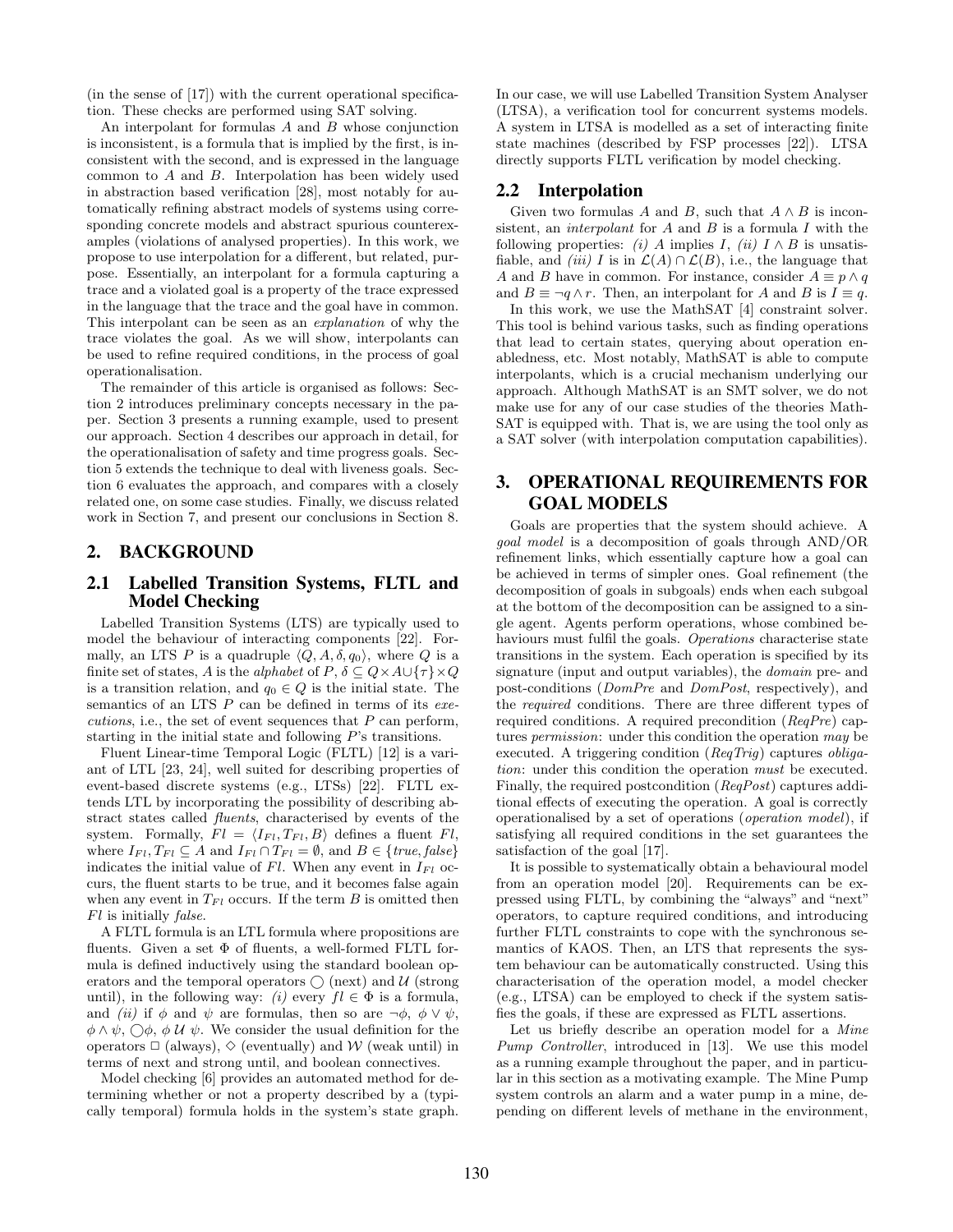and water in the mine. The system monitors three environmental variables: Methane (indicating whether methane is present in the environment), and LowWater and HighWater (indicating the level of water in the mine is low or high, respectively), and two software variables that are controlled by the system: PumpOn and Alarm, indicating whether the water pump and the alarm are on or not, respectively.

The above mentioned monitored variables are modified by environment events: belowLow, aboveLow, aboveHigh and belowHigh modify the water level in the mine, while signal-Methane and signalNoMethane change accordingly the presence of methane in the environment. The system may actively control the state of the pump and the alarm with the events switchPumpOn, switchPumpOff, raiseAlarm and stopAlarm. Initially, the operations are enabled as long as the domain precondition is true (i.e., the required precondition is true), and are not obliged to be executed in any state (i.e., the required triggering condition is false).

| Operation switchPumpOn  | Operation switchPumpOff  |
|-------------------------|--------------------------|
| $DomPre$ $\neg PumpOn$  | DomPre PumpOn            |
| DomPost PumpOn          | DomPost -PumpOn          |
| Operation switchAlarmOn | Operation switchAlarmOff |
| $DomPre -Alarm$         | DomPre Alarm             |
| DomPost Alarm           | DomPost -Alarm           |

Consider a goal PumpOffWhenMethane stating that "when methane is present in the environment, the pump must be switched off". In order to check whether our operation model guarantees that this goal is achieved, the approach presented in [20] may be followed. The specification is mapped into an event-based transition system, and a model checker is used to check that the goals are satisfied. We express goals as FLTL formulas, since we will use LTSA [22]. The above goal is expressed in FLTL as follows:

 $\Box$  (tick  $\rightarrow$  (Methane  $\rightarrow$  )( $\neg$ tick W (tick  $\land \neg$ PumpOn))))

The tick event is a means for capturing KAOS' synchronous interpretation of an operation model under an asynchronous interpretation which is used in LTSA [20]. The above formula states that, if Methane is true when tick occurs, then before the next tick the pump must be switched off. Having the operation model captured as an LTS and goals as FLTL formulas, it is possible to verify whether the specification meets the goals or not. In our case, the goals can be violated, and the LTSA model checker produces the following counterexample:

Trace to property violation in PumpOffWhenMethane: tick (s0)

| Methane |                                                                   |
|---------|-------------------------------------------------------------------|
|         |                                                                   |
|         |                                                                   |
|         | (s2)                                                              |
|         | Methane (s1)<br>Methane $\land$ PumpOn<br>Methane $\wedge$ PumpOn |

By examining the above counterexample, one can realise that state s2 does not satisfy the goal PumpOffWhenMethane. The problem has to do with the operation switchPumpOn being able to occur when there is methane in the environment (notice that the required precondition allows for this).

#### 3.1 Using Interpolation for Refinement

The above counterexample can be expressed as a formula A, where system states are represented by variables (one per fluent in the specification), and these variables are replicated 3 times, for the 3 different states of the trace (i.e. s0, s1 and s2), relating each one with the next according to what the corresponding event indicates. Suppose that the goal can be expressed as a *state property B* (e.g., this is straightforward if the property is a safety property), referring to the last state of the trace. Since the trace is a violation of B, clearly  $A \wedge B$  is unsatisfiable. We can then try and use interpolation, to see what the interpolant provides. In this case, the interpolant is: Methane ∧ PumpOn. This interpolant indicates that the problem is that in the last state there is methane in the environment and the pump is on, which causes a violation in the goal. Let us start going back from the state previous to the last tick, trying to find the first place where the violation might be avoided. We can compute the weakest precondition (WP) of the interpolant with respect to the last action, i.e., switchPumpOn, obtaining:

WP(switchPumpOn, Methane  $\land$  PumpOn) = Methane.

Notice that this last operation has the ability to change the truth value of the interpolant. Thus, by preventing its execution, we can get rid of the previous counterexample. We have to check, however, whether this action is obliged or not to be taken, when Methane is present. This can be checked using some decision procedure (e.g., SAT solving), to decide the formula Methane  $\Rightarrow$   $\text{Re}q\text{Tr}q(\text{switchPumpOn}).$ If it is the case, then the action cannot be prevented, and we have to continue searching backwards in the counterexample, for another way of removing the counterexample. If it is not the case, we can get rid of the counterexample by adding ¬Methane to switchPumpOn's required precondition.

# 4. REFINING OPERATIONAL REQUIREMENTS

Let us describe our approach for refining operational requirements in more detail. For the sake of simplicity, we assume that goals are safety properties. Later on we extend the approach to deal with Time Progress (TP) and reactivity properties [23]. Given a set  $G = \{G_1, \ldots, G_n\}$  of goals, and an operational requirements specification Spec that may not satisfy G, we propose an iterative approach that refines Spec by constructing new required pre/triggering conditions for operations, such that the resulting refined specification satisfies G. This approach can only refine Spec by weakening and strengthening required preconditions and required triggering conditions of Spec's operations, respectively.

The approach consists of two phases, that are depicted in Fig. 1. The Model Checking phase is concerned with verifying whether *Spec* satisfies the goals  $G$  or not. If the verification is successful, then the requirements specification needs no further refinement. If, on the other hand, the goals are not satisfied by Spec, then the model checker detects a violation to at least one of the goals  $G_i$ , and produces a counterexample as a witness of the violation. The Refinement phase automatically refines the operational requirements so as to prevent the detected violation from occurring. To achieve this, the approach uses interpolation and starts computing an interpolant from the counterexample trace and the violated goal  $G_i$ . This interpolant is exploited, using weakest precondition computations, to identify operations whose guarding conditions may be altered to get rid of the obtained counterexample. More precisely, the obtained interpolant, with the aid of weakest precondition, produces the formulas to be used to strengthen or weaken required pre/triggering conditions, respectively, to remove counterexamples.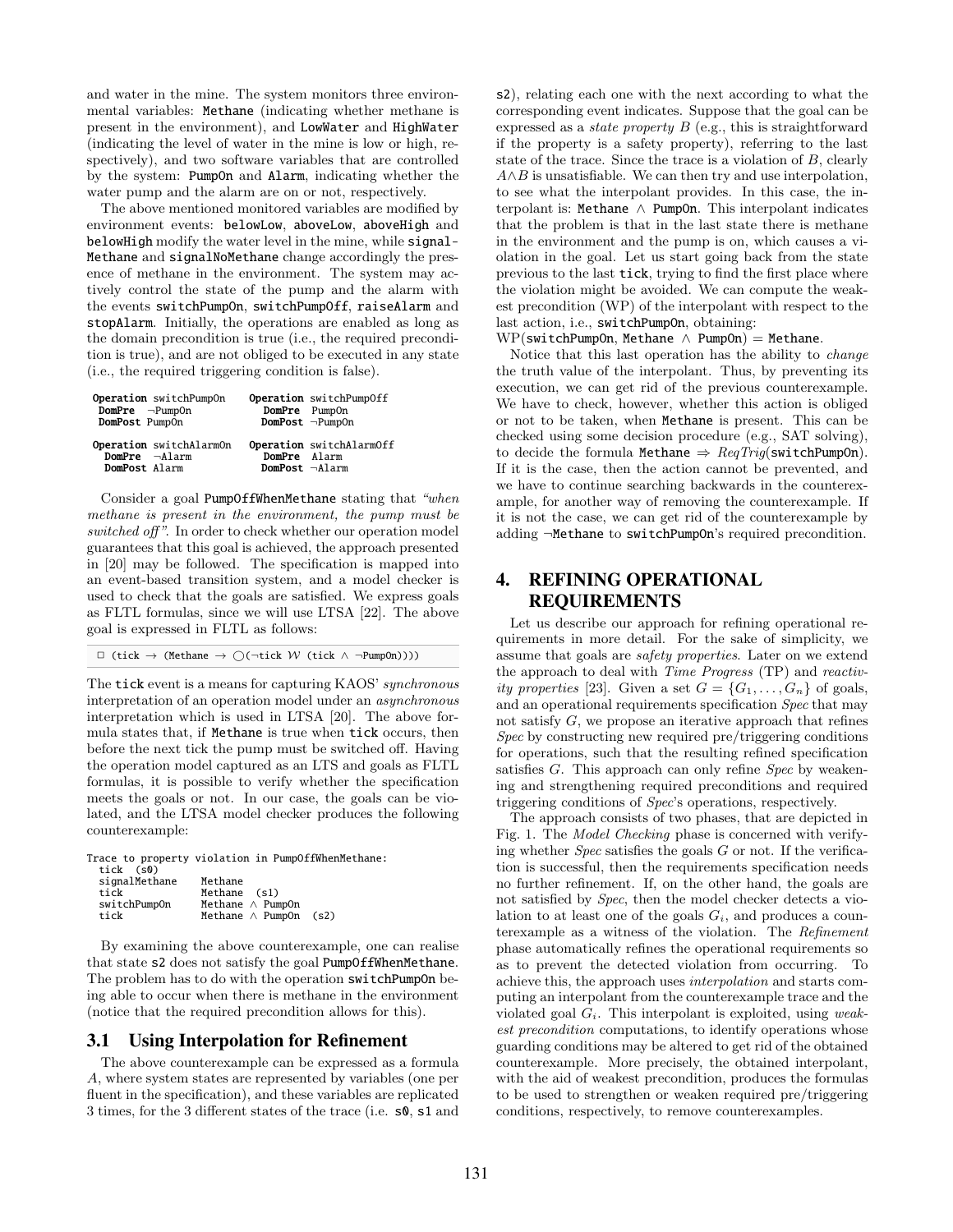

Figure 1: Overview of the iterative approach.

The refined specification, that incorporates new "more precise" required conditions for some operations, removes from its behaviours the violation found before. The process is repeated until no violation is detected, obtaining a valid operationalisation for  $G$ , or until we reach a point in which a violation cannot be eliminated, meaning that the found violation cannot be removed by refining required conditions of the current operational requirements specification.

### 4.1 Model Checking Phase

The LTSA model checker has been used for analysing operational requirements specifications against goal models expressed in FLTL [20]. The state description of the system is given with fluent definitions (cf. Section 2). We follow the approach presented in [20] for capturing KAOS operation models in LTSA, which makes use of a tick event to explicitly represent the start and end of time intervals in asynchronous FLTL. As an example, consider the following goal for a model in which ticks are incorporated:

| assert PumpOnWhenHighWaterANDNoMethane =                                                                                         |  |  |
|----------------------------------------------------------------------------------------------------------------------------------|--|--|
| $\Box$ (tick $\rightarrow$ (HighWater $\land \neg$ Methane) $\rightarrow \bigcap$ ( $\neg$ tick $\land$ (tick $\land$ PumpOn)))) |  |  |

This formula expresses that, if at some time-point the level of water is high and there is no methane, then the pump must be switched on at the next time-point. We can use LTSA for checking if the given Mine Pump specification satisfies the goals. Initially we consider the weakest required precondition (true) and the strongest required triggering condition (false) for every operation. LTSA returns the following counterexample for the goal PumpOnWhenHighWaterANDNoMethane:

```
Trace to property violation
  in PumpOnWhenHighWaterANDNoMethane:
  tick (s0)
  aboveLow
  tick (s1)
  aboveHigh
  tick HighWater (s2)<br>tick HighWater (s3)
               HighWater (s3)
```
Because of the way the property is expressed (in relation to the tick event), the important states are those immediately following tick events. This counterexample corresponds to a case in which (s2) starts with the water pressure being high, no methane in the environment and the pump off, and by the next time-point the situation has not changed and the pump remains off.

#### 4.2 Refinement Phase

The counterexamples generated by the model checker are used to automatically and iteratively compute refinements

during the goal operationalisation process, which are guaranteed to remove the detected counterexamples.

Suppose we obtain a counterexample trace  $T$ , violating a particular goal  $G_i$ . If we build a formula  $F_T$  capturing trace T, and a formula  $F_{G_i}$  capturing the fact that  $G_i$  holds at the last state, clearly  $F_T \wedge F_{G_i}$  is unsatisfiable. We can then produce an interpolant from these formulas, i.e., a statement I, in the intersection of the languages of the trace and the goal, such that  $F_T \Rightarrow I$  and  $I \wedge F_{G_i}$  is unsatisfiable. Intuitively, the interpolant I represents a weaker "counterexample" than T, a condition reachable from the initial state, which leads to the violation of the goal. So, as long as we do not get rid of the property  $I$ , we will not be able to stop violating the goal  $G_i$ . However, solely by removing I, we do not guarantee the satisfaction of  $G_i$ , but not removing it guarantees its violation. Notice that calculating the interpolant I is, in some sense, a form of generalisation.

A counterexample may be removed either by prohibiting the occurrence of an operation from certain states (i.e., strengthening the operation's required precondition) or by forcing an operation to occur in certain states (i.e., weakening its required triggering condition). The approach is concerned with automatically detecting which of the above cases is necessary, and using the interpolant to produce a change in the corresponding condition. In the process of refining required conditions of an operation model using interpolants, weakest preconditions play an important role.

#### *4.2.1 Strengthening Required Preconditions*

By processing the counterexample trace backwards from the last tick, we can compute the weakest precondition (WP) of the interpolant with respect to the last operation, trying to find the first place where the violation might be avoided. Let I be the interpolant and  $T = a_1; a_2; \ldots; a_k$  the counterexample trace. We can have two situations with respect to  $WP(a_k, I) = I'$ , the weakest precondition of the last operation and the interpolant. If  $\neg(I' \Rightarrow I)$ , then the interpolant does not hold before executing  $a_k$ . Therefore, by forbidding  $a_k$  to occur when I' holds, by adding  $\neg I'$  to the required precondition of  $a_k$ , we get rid of this counterexample. This can be done as long as it does not contradict  $a_k$ 's required triggering conditions, (i.e., if the operation is not obliged to be executed when  $I'$  holds). If  $I' \Rightarrow I$ , then by preventing  $a_k$  from occurring we do not stop violating the goal, since I still holds. In this case, as well as when adding  $\neg I'$  to the required precondition would contradict other conditions of  $a_k$ , we have to continue searching backwards in the trace, to try to find an operation whose occurrence causes the satisfaction of the interpolant, and which can be "removed" from the trace. The above modification to the required precondition of  $a_k$  does not guarantee that  $G_i$  cannot be violated, it only prevents its violation through  $a_k$  when  $I'$  holds. As an example of required precondition strengthening, Consider the following counterexample, violating PumpOffWhenLowWater:

```
Trace to property violation in PumpOffWhenLowWater:<br>tick LowWater (s0)
                     LowWater (s0)
   switchPumpOn LowWater ∧ PumpOn<br>tick LowWater ∧ PumpOn
                     LowWater ∧ PumpOn (s1)
```
In this case switchPumpOn is the only non-tick operation executed, whose current required precondition and required triggering condition are true and false, respectively. The interpolant in this case is: LowWater  $\land$  PumpOn. Going backwards from the last tick, we compute the weakest precon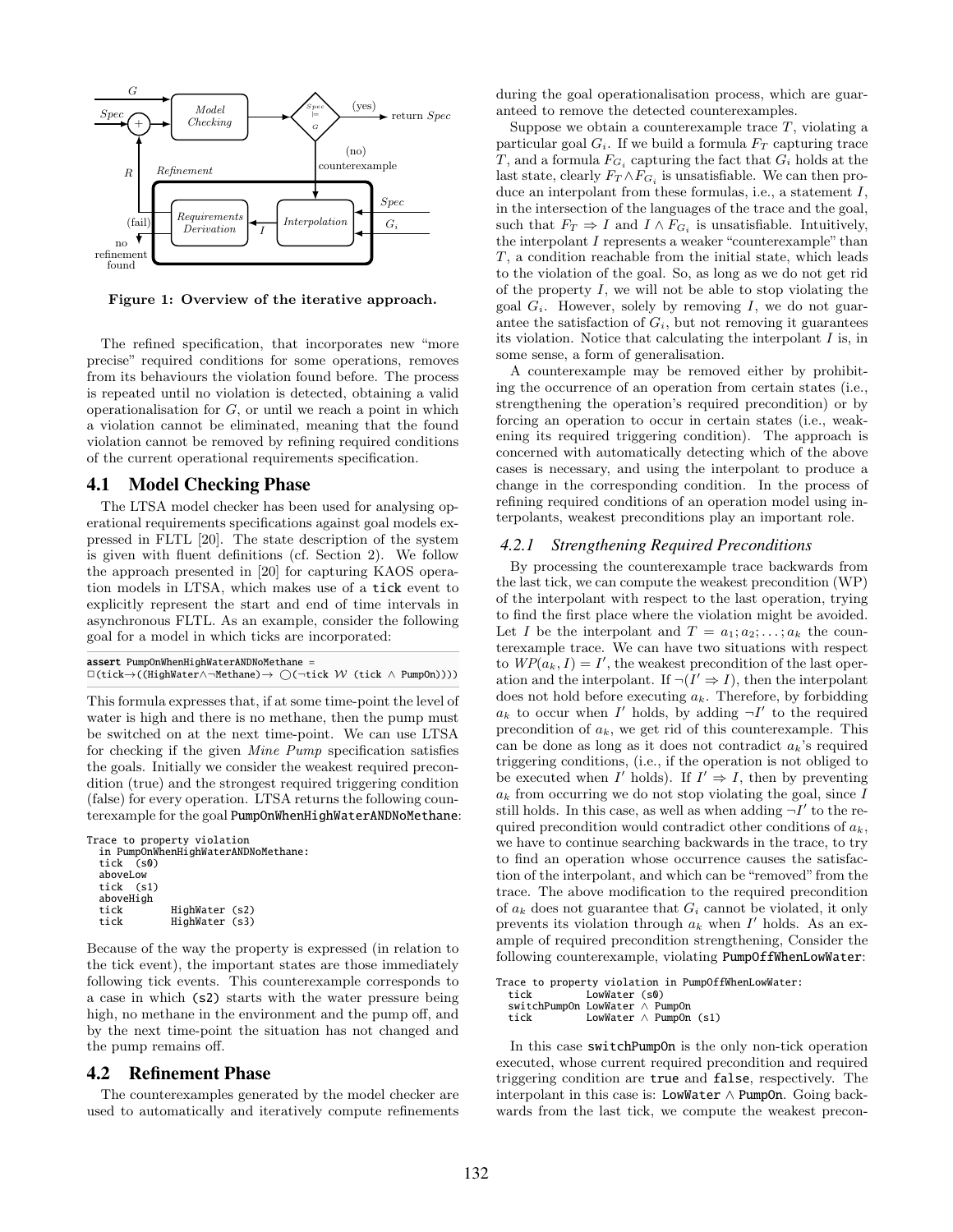dition of this interpolant with respect to the last non-tick operation, switchPumpOn, obtaining LowWater. Notice that ¬(LowWater ⇒ LowWater ∧ PumpOn). Then, it is possible to falsify the interpolant by preventing switchPumpOn from occurring when LowWater. This is achieved simply by adding ¬LowWater to the required precondition of switchPumpOn, as long as this does not contradict the operation's required triggering condition. We then modify the required precondition of switchPumpOn, which now becomes ¬LowWater.

In the process just described, we have to perform various logical checks, namely checking whether a weakest precondition implies or not an interpolant and if a new conjunct of a required precondition does not contradict a required triggering condition. We perform these checks using SAT solving. In the particular case of checking whether a new identified conjunct for a required precondition contradicts or not a required triggering condition, we consider the formula:

$$
ReqTrig. condition \land DomPre. condition \Rightarrow ReqPre. condition (1)
$$

which must always hold (it is a meta-rule of the KAOS language [15]). Notice that an operation is able to execute only when its domain precondition holds. Then, if by modifying a required precondition adding a new conjunct we violate this property, we conclude that the conjunct is contradictory with the current required triggering condition or the domain precondition.

#### *4.2.2 Weakening Required Triggering Conditions*

In the above described situations, a counterexample is removed by preventing an operation that appears in the trace from occurring. In other situations, the solution to remove the counterexample cannot be given in terms of preventing an operation from occurring, but instead in terms of forcing an operation that did not occur, to occur when it has to, i.e., by weakening the operations required triggering condition.

Let  $T = a_1; \ldots; a_i;$  tick;  $a_j; \ldots; a_n$  be the counterexample trace and I the interpolant computed for this counterexample. Suppose that we cannot get rid of this counterexample by strengthening some operation in  $a_i$ ; ...;  $a_n$ . Then, as each operation in  $\{a_j, \ldots, a_n\}$  cannot be prevented from occurring, we will try to remove the counterexample by forcing an operation to occur. Notice that the operation to be triggered, say  $a_t$ , must meet the following two conditions:

•  $a_t$  should be able to be executed when interpolant I holds:

$$
I \Rightarrow DomPre(a_t) \land RegPre(a_t). \tag{2}
$$

•  $a_t$ 's execution must falsify the interpolant  $I$ :

$$
(I \land \bigcirc DomPost(a_t)) \Rightarrow \bigcirc \neg I. \tag{3}
$$

We evaluate every *controlled* operation  $a_t$  not occurring in  $a_j; \ldots; a_n$ , checking whether it meets both of the above conditions or not. If we find such an operation  $a_t$ , we refine its required triggering condition, as follows:

$$
RegTrig(a_t) = RegTrig^{pre}(a_t) \vee I,
$$

where  $\text{RegTri}^{pre}(a_t)$  is  $a_t$ 's current required triggering condition. Notice that adding the disjunct I to  $a_t$ 's required triggering condition does not violate the KAOS meta-rule (1), since  $a_t$  satisfies condition (2).

If no operation satisfies conditions (2) and (3), we proceed to look deeper in the counterexample trace  $T$ , going backwards from  $a_i$ , and using  $I' = \text{WP}(a_j; \ldots; a_n, I)$  instead of I.

Consider, for instance, the counterexample to the goal PumpOnWhenHighWaterANDNoMethane, shown in Section 4.1. This time, ¬Methane ∧ HighWater ∧ ¬PumpOn is the interpolant computed. Notice that in this case, no operation is executed between the last two tick events. We have then to check if there exists an operation that satisfies conditions (2) and (3). Operation switchPumpOn is executable when ¬Methane ∧ HighWater ∧ ¬PumpOn, and it falsifies this interpolant. Indeed, notice that, considering that ¬LowWater and false are switchPumpOn's current required precondition and required triggering condition, respectively, the following formulas, corresponding to conditions (2) and (3), hold:

$$
\neg \mathtt{Method}\land \mathtt{HighWater}\land \neg \mathtt{PumpOn} \Rightarrow \neg \mathtt{PumpOn}\land \neg \mathtt{LowWater} \qquad (4)
$$

(¬Methane ∧ HighWater ∧ ¬PumpOn)∧

(PumpOn' ∧ Methane'=Methane ∧ HighWater'=HighWater) (5)

⇒ ¬(¬Methane' ∧ HighWater' ∧ ¬PumpOn')

Then, switchPumpOn's required triggering condition is refined as follows:

 $RegTrig(\text{switchPumpOn}) = \neg \text{Method} \land \text{HighWater} \land \neg \text{PumpOn}$ 

As for the case of strengthening required preconditions, weakening required triggering conditions also involves logical checks. We perform these logical checks using SAT solving.

### 4.3 Iterative Refinement

The two phases described above correspond to a single iteration of the refinement approach. These phases are iteratively applied until no further violations are detected in the model checking phase, i.e., until a specification that satisfies the goals is reached, or until we reach a point from which, by solely refining required preconditions and required triggering conditions, the goals cannot be achieved.

Let  $O$  and  $G$  be the initial operational specification and a set of goals, respectively, consistent with respect to a set of fluents D. Let us now discuss correctness, incompleteness and termination of the approach.

*Correctness and Incompleteness.* When the approach finishes, its outcome is  $Spec = O \cup Reg$ , where Req is the set of required pre/triggering conditions obtained. Req is guaranteed to be a *consistent* extension to  $O$  that *correctly* operationalises the goals in G. This is formalised as follows:

$$
O \cup \text{Re}q \cup G \not\models_D \text{false} \quad O \cup \text{Re}q \models_D G
$$

Due to space restrictions, the proof of this claim is not reported here. The justification has to do with each refinement in the process being guaranteed to be sound, thanks to the SAT checks we perform. For instance, in the case of strengthening a required precondition, the validity of condition (1) ensures that the new required precondition does not contradict the current required triggering condition. In addition, conditions (2) and (3), in the case of weakening a required triggering condition, ensure that the KAOS metarule (1) is not violated.

However, the proposed approach does not satisfy completeness. That is, if there exists a refinement (modifications to the required conditions) that can satisfy the set of goals, then the approach might fail in the process of finding that refinement. The main reason is related to the the fact that goals can be competing, i.e., trying to fulfil one goal may prevent us from later on fulfilling another goal. Then, by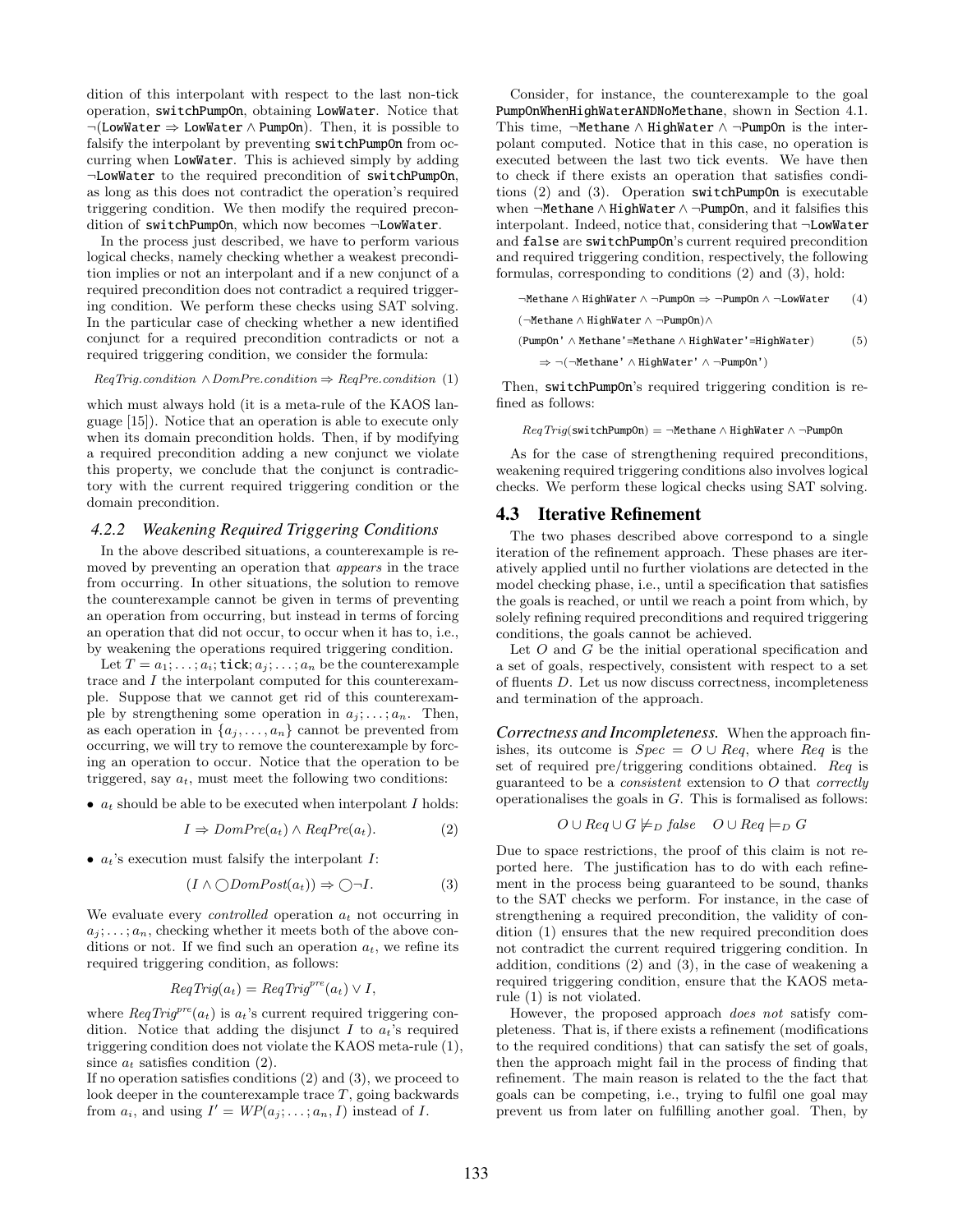removing a counterexample the approach can remove edges from the system's behaviour that later could be required to be added to remove another counterexample (notice that we cannot add edges, since postconditions are not modified, nor new states are added, since the definition of variables, what defines the state space, is not altered).

*Termination.* As we argued during the presentation of the refinement phase, a refinement step removes the counterexample from which the refinement was constructed, in the sense that the same execution cannot be obtained. However, there might be other traces violating the same goal. Thus, termination is not straightforwardly guaranteed. Let us argue about it, for the case of safety goals.

The model checking phase constructs a labelled transition system corresponding, essentially, to formula  $O \land \neg G$ . If this formula has satisfying traces, these are counterexamples. First, notice that the labelled transition system  $O \land \neg G$ is finite: it has a finite number of states, and of course a finite number of edges. We have to demonstrate that each refinement of required conditions removes at least one transition, since there exists the risks of adding redundant conjuncts/disjuncts, which would not remove any edge.

We have explained that, when a required precondition is added, it is because an operation a has been identified, which is executable in a pre-state satisfying  $I'$ , leading to a poststate in which a formula I holds (the interpolant). Moreover, this action  $a$  and condition  $I'$  come from a counterexample, indicating that  $I'$  is a reachable condition, where  $a$  can be executed. Then, when we add  $\neg I'$  to the required precondition of a we remove this particular transition.

By weakening required triggering conditions, we also remove edges. When a required triggering condition is added, it is because an operation  $a$  has been identified, which is executable in a state satisfying  $I$ , the interpolant, and whose execution falsifies the interpolant. Notice then that, by weakening the triggering condition for  $a$ , we remove transitions corresponding to tick. Indeed, while tick was executable in the state satisfying  $I$ , it is no longer executable in that same state due to the obligation of executing a instead. Thus, again the refinement produces an edge removal.

Since the number of edges corresponding to  $O \land \neg G$  is finite, and we alter this transition system only by deleting edges, it is guaranteed that our refinement process terminates when it deals with safety goals.

# 5. DEALING WITH LIVENESS

### 5.1 Time Progress Property

In discrete-time systems, a common desired property is the progress of time, usually specified as  $\Box \Diamond$ tick. This property is called Time Progress (TP) and is a particular kind of progress property. In this section, we show how the approach can be extended to operationalise this particular progress property.

In order to detect progress violations, we take into account three assumptions: (i) KAOS' semantic preservation: all initiating and terminating fluent events can occur only once between ticks; (ii) Maximum Progress (MP) assumption: a common assumption in reactive systems that gives priority to system events over all other events including ticks; and (*iii*) Safety Guaranteed: we do not want to interfere in the satisfaction of the safety goals to operationalise the time



Figure 2: Counterexample for reactivity properties.

progress property. So, the checking is performed over the system that represents the composition of all domain/required conditions and the safety goals.

Time Progress violations are traces in which at some point no tick event can be executed. Then, provided that we have a finite number of events, and due to assumption  $(i)$ , which prohibits the repetition of events between ticks, these TP violations will be deadlocks. Basically, the main reason leading to these deadlocks is the way used for specifying the properties, i.e., the goals should be satisfied in the states in which tick occurs. Then, the non-progress of tick is due to the fact that its execution will violate a goal, contradicting the assumption *(iii)*.

So, our approach to remove progress violations consists of extending the obtained counterexample trace with a tick event at the end, and proceeding to compute an interpolant for the extended counterexample and the safety goals (that will not hold in the last state due to tick is now being executed). Intuitively, this interpolant explains the reasons why tick does not progress, and gives us a reachable property of the system that should be removed in order to contribute with the the satisfaction of the safety goals and the time progress property. To remove this counterexample, we follow the technique just presented in Section 4.

### 5.2 Reactivity Properties

Liveness properties have been used for reactive systems extensively, e.g., in the work of Manna and Pnueli [23]. In the context of goal oriented methods, liveness properties are typically restricted to bounded liveness. For instance, Letier argues in [18] that responsiveness properties for systems  $\Box$ (*trigger*  $\rightarrow \Diamond$ *response*) (where *response* is controlled by the software-to-be and trigger is monitored by the system-to-be) should be bounded, since otherwise agents may postpone their duties indefinitely, without a finite observable violation. However, it is sometimes convenient for these kinds of properties to abstract away the bound (because it is unknown, or because the bound, if large, may make the system state space explode as the time units must be explicitly counted in the model). When properties are further away from the "machine/world" interface or encompass many interactions between the world and the machine (think of chained responsiveness patterns), properties such as  $(\Box \Diamond As \to \Box \Diamond G)$  allow abstracting away from the bounded behaviour that the system will have to achieve the goal.

It is then, in our opinion, worthwhile to deal with liveness in goal operationalisation. Our approach considers liveness properties that match the *reactivity* pattern ( $\Box \Diamond As \rightarrow$  $\Box \Diamond G$ , where As and G are non-temporal fluent expressions. This pattern is general enough to embrace many liveness properties [23]. Moreover, it gives us information about the shape of the counterexample, which gives us the opportunity to use interpolation (see Fig. 2).

Liveness properties corresponding to the reactivity pattern have two parts: the antecedent or assumptions (As),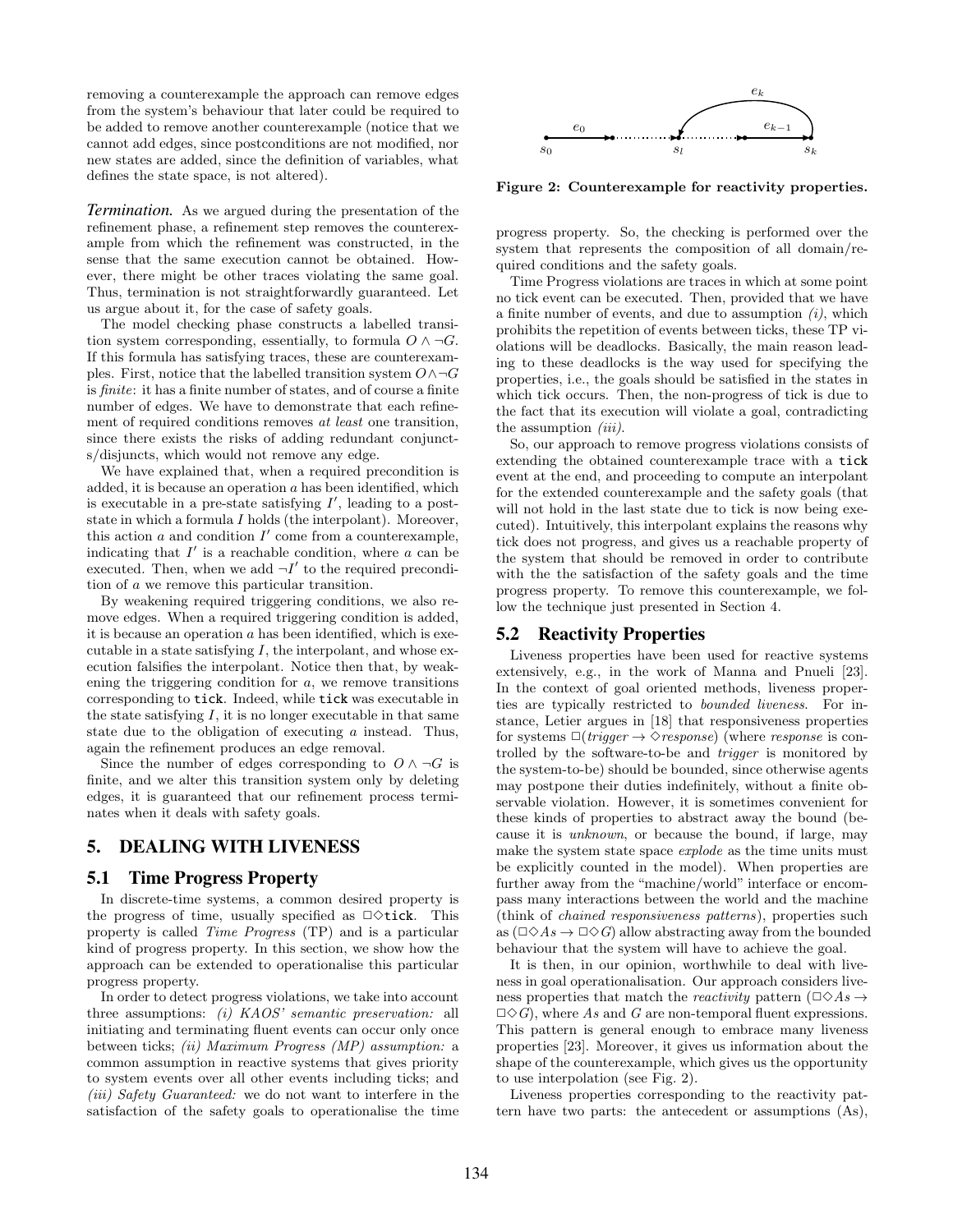and the consequent or goals (G). A violation of a property of this kind consists of a prefix (finite part) leading to a loop in which the antecedent is satisfied, but not the consequent. That is, at least one state  $s_l \dots s_k$  in the loop satisfies the assumptions As, but no state satisfies the goal G. In order to compute an interpolant for this counterexample, we encode the reactivity goal in the following propositional formula:

$$
P = (\bigvee_{i=l}^{k} As^{i}) \Rightarrow (\bigvee_{j=l}^{k} G^{j})
$$

where the expression  $F^i$  means that F holds in  $s_i$ . Let  $F_T$ be the formula that characterises the counterexample trace. Clearly,  $F_T \wedge P$  is unsatisfiable. Then, we can calculate an interpolant I for these formulas. This interpolant is a weaker representation of the loop part that explains what is wrong in the loop. To remove this counterexample, we search for an operation  $a_t$  that can be executed at some point in the loop, such that its execution reaches a states that does not satisfy the interpolant (i.e., it "breaks" the loop):

$$
s_i \Rightarrow DomPre(a_t) \land RegPre(a_t) \tag{6}
$$

$$
(s_i \land \bigcirc DomPost(a_t)) \Rightarrow \bigcirc \neg I \tag{7}
$$

If we find such an operation that satisfies both (6) and (7), then we refine  $a_t$ 's triggering condition with the conjunction of its required precondition and the negation of the goal:

$$
RegTrig(a_t) = RegTrig^{pre}(a_t) \vee (RegPre(a_t) \wedge \neg G)
$$

Notice that we do not refine a new triggering condition based on the interpolant. Worse, we may produce triggering conditions that are weaker than needed. Still, we can guarantee that the approach is correct and consistent with respect to the operations's preconditions (including their previous refinements). So, the overall refinement process would first remove time-progress violations, second operationalise safety goals, and finally deal with liveness goals.

### 6. DEMONSTRATING EXAMPLES

In this section, we report the experimental results of applying our approach to two models, namely the Mine Pump Controller [13] and the Engineered Safety Feature Actuation System (ESFAS) [19]. For the case of safety goals and the time progress property, our approach is compared with the framework based on Inductive Logic Programming (ILP) introduced in [2], for evaluation and validation purposes. One of the authors provided the positive scenarios needed for ILP-based framework. These were produced manually following the guidelines provided in [1]. This human intervention, however, was not required in our proposed approach since it is fully automated. On the other hand, previous approaches to goal operationalisation do not deal with liveness goals, so we do not have previous results to compare with, to validate the technique. We argue about this problem later on in this section.

Each model is accompanied by an informal description of the system-to-be, a partial operational requirements specification, and a set of goals specified in FLTL. The experiments can be reproduced by downloading:

http://dc.exa.unrc.edu.ar/staff/rdegiovanni/icse2014.zip and following the instructions therein.

### 6.1 Mine Pump Controller

This first model was used as the running example in this article (refer to Section 3 for details). In addition to the already specified goals (Sections 3 and 4), we consider additional objectives that should be achieved by the system:

| <b>assert</b> PumpOffWhenLowWater =                                                                            |
|----------------------------------------------------------------------------------------------------------------|
| $\Box$ (tick $\rightarrow$ (LowWater $\rightarrow$ $\bigcap$ (-tick $\mathcal W$ (tick $\land \neg$ PumpOn)))) |
| <b>assert</b> AlarmWhenMethane =                                                                               |
| □ (tick $\rightarrow$ (Methane $\rightarrow$ $\cap$ (¬tick $\mathcal W$ (tick $\land$ Alarm))))                |

We have already discussed earlier in the article, in the form of examples, various refinements performed to the mine pump's operational model. Let us see now how we remove time progress violations. By performing a TP progress check on the Mine Pump system, considering the needed assumptions, LTSA produces the following counterexample.

TP violation. Trace to DEADLOCK: tick switchPumpOn raiseAlarm aboveLow signalMethane

Extending the counterexample with a tick event at the end, the interpolant computed is: PumpOn∧LowWater. It exhibits a similar violation to the goal PumpOffWhenLowWater shown in subsection 4.2, where we get rid of this counterexample prohibiting the execution of switchPumpOn when LowWater (refinement (T1)). We follow the approach put forward in [1], which proposes removing first time progress violations and then safety violations.

We now present a summary of the iterations performed by our refinement process, in which each iteration indicates the required condition identified to be added to the operational specification. Required preconditions (T1)-(T4) remove time progress violations, and the required triggering conditions (T5)-(T8) guarantee the satisfaction of the safety goals.

| $RegPre(\text{switchPumpOn}) = \neg \text{LowWater}$                             | (T1) |
|----------------------------------------------------------------------------------|------|
| $RegPre(\texttt{stopHam}) = \neg \texttt{Method}$                                | (T2) |
| $RegPre(\text{switchPumpOn}) = \neg \text{Method}$                               | (T3) |
| $RegPre(\text{switchPumpOff}) = \neg(\neg \text{Method} \land \text{HighWater})$ | (T4) |
| $RegTriq(\texttt{raiseAlarm}) = \neg \texttt{Alarm} \wedge \texttt{Method}$      | (T5) |
| $RegTriq(swithPumpOn) = \neg PumpOn \wedge \neg Methane \wedge HighWater$        | (T6) |
| $RegTriq(swithPumpOff) = PumpOn \wedge LowWater$                                 | (T7) |
| $RegTriq(swithPumpOff) = PumpOn \wedge Methane$                                  | (T8) |
|                                                                                  |      |

When compared with the requirements learned by the approach presented in [2], for this same model, we observe that both approaches iterate exactly the same number of times. Both approaches produce the same required conditions, except for the required triggering condition produced in the sixth iteration. The ILP-based framework learns a weaker triggering condition for switchPumpOn, namely HighWater. Due to this overgeneralisation problem of ILP, the learned condition leads to the following deadlock in the system:

Trace to DEADLOCK: tick (s0) aboveLow tick (s1) aboveHigh signalMethane tick (s2) belowHigh signalNoMethane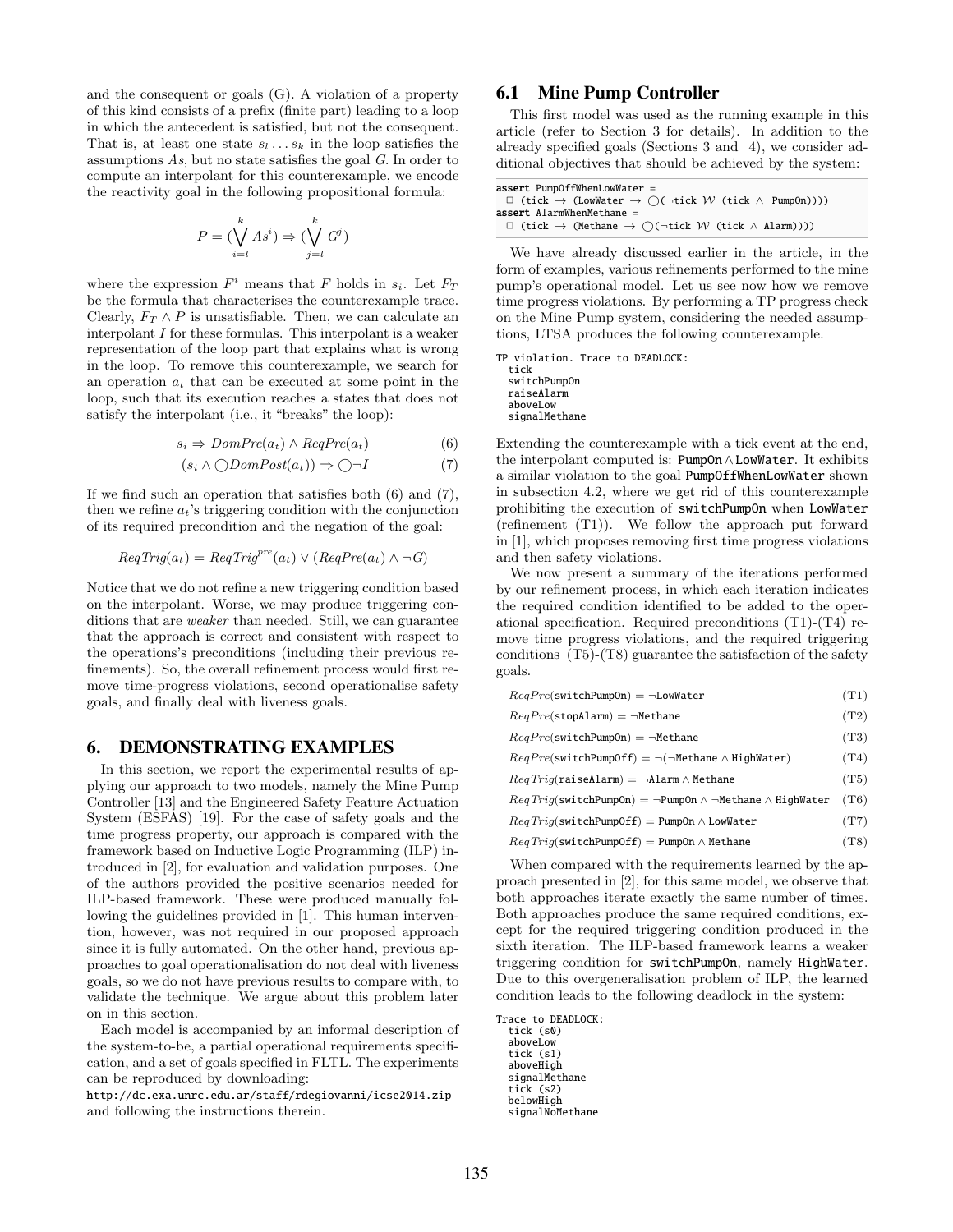The deadlock is produced because in the state (s2), both HighWater and Methane are true. Then, the required precondition from (T3) indicates that switchPumpOn cannot occur when Methane, but the learned triggering condition obliges switchPumpOn to occur when HighWater. In our case, the required triggering condition refined in (T6) is stronger, requiring methane to be false when the water level is above high. On the other hand, to remove the deadlock, the ILPbased framework is forced to backtrack to previous iterations and requires the engineer to provide further scenarios or manually produce the refinement.

With respect to running times, it is worth mentioning that, for this model, our approach is significantly more efficient. While the ILP-based framework requires aprox. 29 seconds per iteration, our approach takes less than 1 sec. per iteration.

#### 6.2 ESFAS

The Engineered Safety Feature Actuation System (ES-FAS) was originally introduced by Courtois and Parnas in [5]. Later on, Letier reported a KAOS specification of this system in [19]. The ESFAS system of a nuclear power plant prevents or mitigates damage to the core and coolant system of the plant, on the occurrence of a fault such as a loss of coolant. ESFAS monitors the water pressure, and a couple of switches for blocking and resetting, and it controls a single boolean variable, indicating whether the safety injection system is on or off, with the events sendSignal and stopSignal. Basically, the system must start safety injection when the pressure becomes too low. In addition, the system can be "disengaged" via the switches, indicating that its actions are overridden (overrideSignal, enableSignal). The goals that ESFAS has to satisfy are formalised in FLTL as follows:

```
assert SafetyInjectionWhenLowWaterPressureAndNotOverridden =
 ✷ (tick → ( (PressureBelowLow ∧ ¬Overridden)
                   → 
(¬tick W (tick ∧ SafetyInjection))))
assert SIEnabledWhenPressureAbovePermitOrManualReset =
 ✷ (tick → ( (Occurs_reset ∨ PressureAbovePermit)
                   \rightarrow \bigcirc(\negtick W (tick \land \negOverridden))))
assert SIOverriddenWhenBlockSwOnAndPressureLessThanPermit =
  ✷ (tick → ( (Occurs_block ∧ ¬PressureAbovePermit)
→ 
(¬tick W (tick ∧ Overridden))))
```
Intuitively, the first goal indicates that the safety injection signal should be on when the water pressure is below 'Low' and the safety injection is not overridden (this is the main objective of the ESFAS). The second goal expresses that the safety injection should become enabled when the water pressure raises above 'Permit' or when the reset button is pushed. And the third goal establishes that the safety injection should become overridden when the block switch is set on and the water pressure is lower than 'Permit'. The following fluent definitions are considered for the ESFAS system:

```
fluent Overridden = < overrideSignal, enableSignal, True>
fluent SafetyInjection = < sendSignal, stopSignal >
fluent PressureBelowLow =
   < lowerPressureBelowLow, raisePressureAboveLow, True>
fluent PressureAbovePermit =
   <raisePressureAbovePermit, lowerPressureBelowPermit>
fluent Occurs block = \langle block,tock \ranglefluent Occurs reset = \langle reset,tock \rangle
```
Event tock is executed immediately after tick. This auxiliary event is introduced as a terminating action for the operators' press-button actions (the actions corresponding to the system operator pressing the reset and block buttons). We assume true and false to be the initial required preconditions and the required triggering conditions for the operations, respectively. In addition, we consider the next domain preconditions for the controlled operations and two environmental assumptions to indicate that the operator cannot press the reset and block buttons at the same time:

 $DomPre(overriedeSignal) = \neg Overridden$  $DomPre$ (enableSignal) = Overridden  $DomPre(\text{sendSignal}) = \neg \text{SafetyInjection}$  $DomPre(\text{stopSignal}) = \text{SafetyInjection}$  $Assumption\_1 = \Box(tick \land 0ccurs\_block \rightarrow \neg 0ccurs\_reset)$  $\label{eq:assumption2} Assumption \textit{2} = \Box(\text{tick} \land \text{Occurs\_reset} \rightarrow \neg \text{Occurs\_block})$ 

The process checks the validity of the TP property, and refines 4 conditions to remove the violations.

| $RegPre(\text{stopSignal}) = \neg(\neg \text{Overridden} \land \text{PressureBelowLow})$ (R1) |      |
|-----------------------------------------------------------------------------------------------|------|
| $RegPre_1$ (overrideSignal) = $\neg$ Occurs_reset                                             | (R2) |
| $RegPre2(overriedeSignal) = \neg PressureAbovePermit$                                         | (R3) |
| $ReqPre(enableSignal) =$                                                                      | (R4) |
| $\neg(\neg \text{Press} \text{ureAbovePermit} \land \text{Occurs\_block})$                    |      |

Now, the approach starts the refinement process of Section 4 in order to fulfil the safety goals. The first counterexample that LTSA reports is:

```
Trace to property violation in
SafetyInjectionWhenLowWaterPressureAndNotOverridden:
  tick PressureBelowLow<br>tock PressureBelowLow
         PressureBelowLow
  tick PressureBelowLow (s1)
```
This counterexample corresponds to a case in which the water pressure is below low and the system is not overridden, and in the next time-unit the safety injection signal is off. The process continues by computing an interpolant for the counterexample and the violated goal, obtaining ¬SafetyInjection∧¬Overridden∧PressureBelowLow. The weakest precondition of this interpolant with respect to the last non-tick operation (i.e., tock), leads us to the same formula (the interpolant). So, by preventing tock from occurring we do not stop violating the goal. Thus, our approach attempts to remove the counterexample by forcing the occurrence of an operation such that the operation's execution avoids the interpolant. Operation sendSignal meets the two conditions for required triggering condition refinement, namely:

$$
I \Rightarrow \neg \mathsf{SafetyInjection} \land \mathsf{true} \tag{A}
$$

 $(I \wedge$  SafetyInjection'  $\wedge$  (Overridden' = Overridden) $\wedge$  (B)

 $(PressureBelowLow' = PressureBelowLow)) \Rightarrow \neg(I')$ 

where I represents the above mentioned interpolant. Condition (A) ensures that sendSignal can be executed when ¬SafetyInjection∧¬Overridden∧PressureBelowLow, while condition (B) ensures that sendSignal's execution avoids the interpolant. Then, by forcing sendSignal to occur when ¬SafetyInjection∧¬Overridden∧PressureBelowLow, the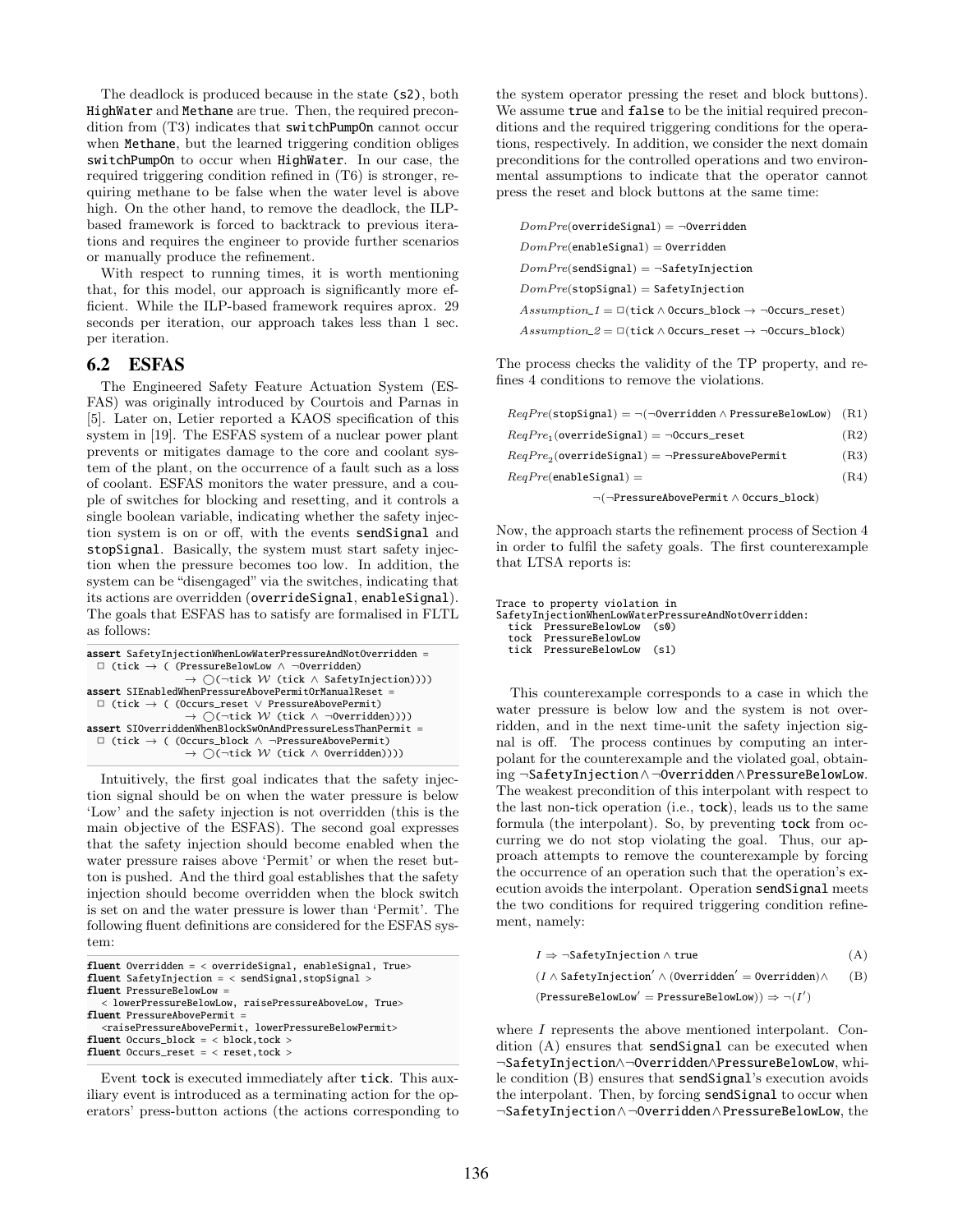counterexample is removed. The fifth iteration finishes refining sendSignal's required triggering condition (R5):

| $(\mathrm{R}5)$<br>$RegTrig(sendSignal) =$ |  |  |  |
|--------------------------------------------|--|--|--|
|--------------------------------------------|--|--|--|

¬SafetyInjection ∧ ¬Overridden ∧ PressureBelowLow

 $\mathit{ReqTrig}_1(\text{enableSignal}) = \text{Overridden} \land \text{Occurs\_reset}$  (R6)  $\mathit{ReqTrig}_2(\text{enableSignal}) = \text{Overridden} \land \text{PressureAbovePermit} \quad (\text{R7})$ 

 $RegTrig(overried$   $) =$  (R8)

¬Overridden ∧ Occurs\_block ∧ ¬PressureAbovePermit

The refined required conditions of subsequent iterations (R5)-(R8) of our process guarantee the satisfaction of the safety goals. Notice that, for example in  $(R5)$ ,  $\neg$ Safety-Injection is redundant in sendSignal's required triggering condition, since ¬SafetyInjection is the domain precondition of sendSignal. The approach guarantees that overrideSignal's required triggering condition (R8) does not contradict overrideSignal's required preconditions (R2) and (R3), thanks to the first environment assumption, which expresses that  $0ccurs_block \Rightarrow \neg 0ccurs_rreset.$  The second assumption is used for justifying that enableSignal's required triggering conditions (R6) and (R7) do not contradict enableSignal's required precondition (R4).

The operational requirements specification obtained by the above requirements achieves the ESFAS goals, so our process successfully terminates.

When comparing our approach with the ILP-based framework in [2], the first difference shows up in the fifth iteration. The ILP-based framework removes the same counterexample, but due to the problem of overgeneralisation of this approach, it produces a weaker required triggering condition for sendSignal: PressureBelowLow (i.e., rather than ¬Overridden ∧ PressureBelowLow). This condition forces sendSignal to occur when the water pressure is below the low threshold regardless of whether it is overridden or not.

In the sixth and seventh, both approaches produce the same required conditions. In the eighth iteration however, a second difference is detected. The ILP-based framework learns a weaker triggering condition for overrideSignal, namely Occurs\_block. This learned required condition produces a deadlock in the system, for a reason similar to the case of the Mine Pump. To remove the deadlock, the ILPbased framework requires the engineer to backtrack to previous iterations and either manually refine the required conditions or provide further positive and negative scenarios, and rerun the operationalisation process.

Let us compare the running times of our approach with those of the ILP-framework. Since both approaches use LTSA, the critical part in time is interpolation plus SAT vs. inductive learning. In the case of ILP, the time increases from 6 seconds in the first iteration to 18 seconds in the eighth, because the set of examples gets bigger (the engineer accumulates the positive scenarios from each iteration). Our approach takes less than 1 second per iteration.

### 6.3 Analysing Reactivity Properties

Previous approaches to goal operationalisation do not deal with liveness goals, so we do not have previous results or case studies to compare with, to validate our technique. In particular, Letier's patterns based approach classifies these goals as unrealisable [18]. So, the specifications that we use for evaluation (MinePump, ESFAS) do not have liveness goals assigned to agents, to be operationalised.

We then developed some liveness goals that, based on the knowledge we have on the models, should be satisfied, although these do not appear explicitly in the specifications. In addition, we do not use fairness assumptions, and we have to assume certain liveness constraints on the environment (e.g. if the pump is on, eventually the water level is not high), and to remove some safety goals that imply our developed properties, so that liveness counterexamples emerge.

For the Mine Pump Controller, the introduced property is: "If infinitely often there is no methane (so the pump can be turned on), then infinitely often the water level is not high." We specify this property as:

| $\Box$ (PumpOn $\rightarrow$ $\diamondsuit$ ¬HighWater) $\land$ ( $\Box \diamondsuit$ ¬Methane $\rightarrow$ $\Box \diamondsuit$ ¬HighWater) $\Box$ |  |
|-----------------------------------------------------------------------------------------------------------------------------------------------------|--|
|-----------------------------------------------------------------------------------------------------------------------------------------------------|--|

In order to obtain a counterexample for this goal, we remove safety goals that lead to required conditions (T4) and (T6). Then, a counterexample for the goal is obtained, which has the following loop:

```
Violation of LTL property: @LivenessGoal
Trace to terminal set of states:
  ...
signalMethane HighWater ∧ Methane
Cycle in terminal set:
  tick HighWater ∧ Methane (s3)
  signalNoMethane HighWater
  tick HighWater (s4)
  signalMethane HighWater ∧ Methane
```
Notice that (s4) is the state in the loop that satisfies the assumption ¬Methane, but neither (s3) nor (s4) satisfy the goal ¬HighWater. Then, the interpolant computed for this counterexample is the following:

```
(Methane3 ∧ HighWater3 ∧ ¬PumpOn3)
∧ (¬Methane4 ∧ HighWater4 ∧ ¬PumpOn4)
```
This interpolant explains what is wrong in the loop. To remove this counterexample, we search for an operation that can be executed at some point in the loop, such that its execution reaches a states that does not satisfy the interpolant. switchPumpOn meets these two conditions. Then, the refinement weakens the **switchPumpOn**'s required triggering condition with the conjunction of its required precondition and the negation of the goal, which correctly operationalises the goal:

 $RegTriq(swithPumpOn) = \neg Methane \land \neg LowWater \land HighWater (L1)$ 

For the ESFAS system, the developed property is: "If infinitely often the user does not override the system pressing the block button, then infinitely often the level of coolant won't be low". The property to operationalise is:

| $\Box$ (SafetyInjection $\rightarrow \neg$ PressureBelowLow) $\land$<br>$(\Box \Diamond \neg \text{Occurs\_block} \rightarrow \Box \Diamond \neg \text{PressureBelowLow})$ |
|----------------------------------------------------------------------------------------------------------------------------------------------------------------------------|
| The counterexample found for this goal is:                                                                                                                                 |
| Violation of LTL property: @LivenessGoal<br>Trace to terminal set of states:                                                                                               |

```
...
tick PressureBelowLow
Cycle in terminal set:
  tock PressureBelowLow
```
tick PressureBelowLow

Then, the refinement process computes an interpolant and weakens the required triggering condition for sendSignal operation (in this case, weaker than (R5)), which correctly operationalises the goal:

```
RegTrig(sendSignal) = \neg\neg \text{PressureBelowLow} (L2)
```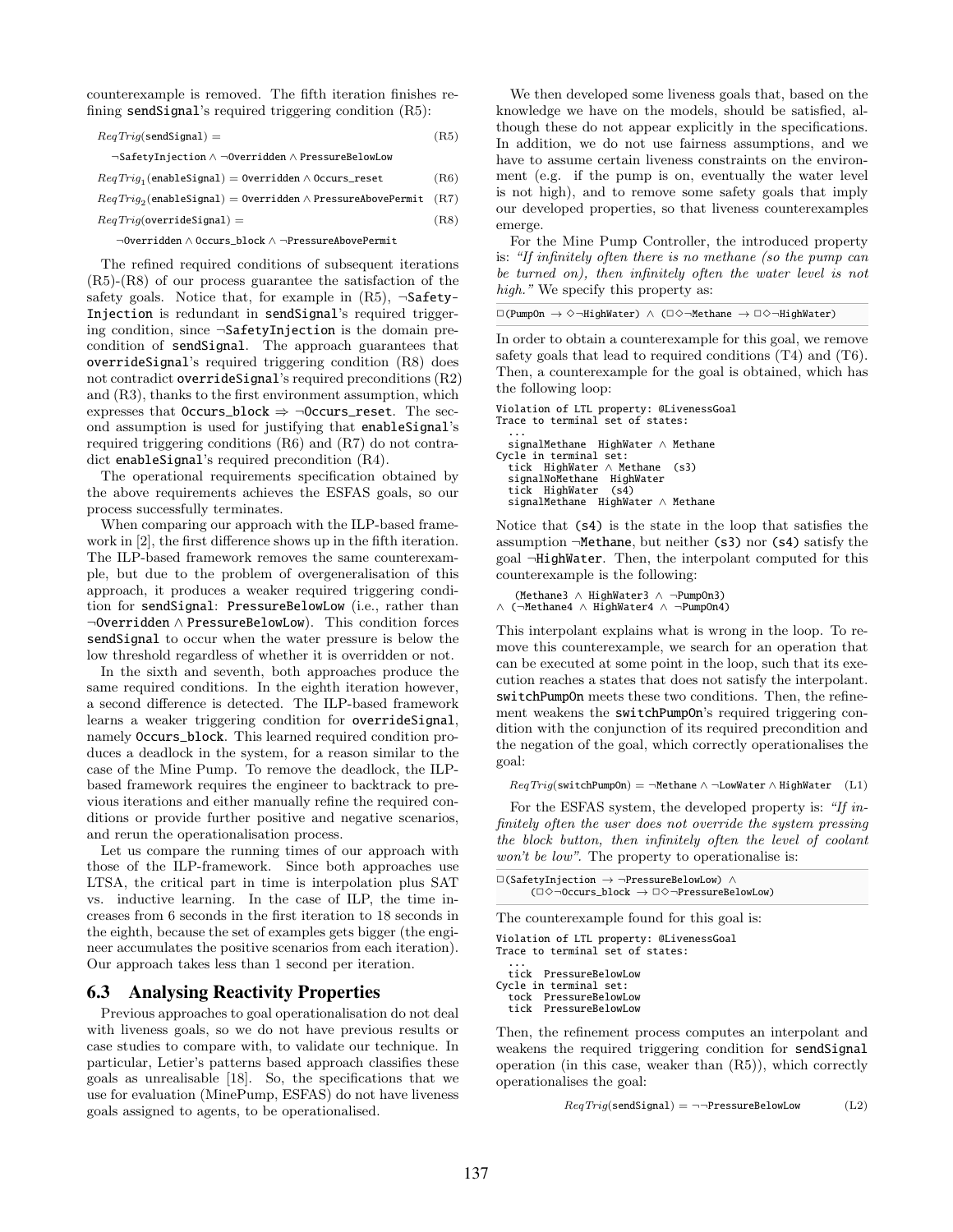# 7. DISCUSSION AND RELATED WORK

Goal-oriented requirements engineering (e.g., KAOS [14] and I<sup>∗</sup> [30]) has been the focus of much research in the requirements engineering community. An important aspect of this approach to requirements engineering is the notion of relating high-level goals achievable only through agent cooperation with lower level goals that can be assigned to specific agents, some of which may be software to be built. Support for refining goals has been studied extensively too (e.g. [3]).

Goal operationalisation aims to produce requirements on a per-operation basis that will be provided by a specific agent to guarantee it achieves a goal that has been assigned to it. Approaches concerned with goal operationalisation are for instance the NFR framework [25] and CREWS [29]. However, these either focus on non-functional requirements or are informal and hence cannot be fully verified. More formal approaches such as [10, 11] allow checking the correctness of operationalisation rather than supporting the elaboration of such operational requirements.

The use of generalisation techniques in the context of goal models is not novel. For instance, [16] presents a method for inferring declarative assertions from scenarios. It elicits goals from tailored scenarios provided by stake-holders using an inductive inference process based on Explanation-Based Learning (EBL) [26]. Apart from not being used specifically for operationalisation, the learning in [16] cannot consider existing knowledge (e.g., existing goals or operational requirements) during the inference process. Hence it is unsound and can produce inconsistent specifications.

Interpolation has been used for software analysis purposes, notably by McMillan [28], in combination with SAT-based model checking, for circuit verification [27]. It has also been employed for automated counterexample guided abstraction refinement [7]. Essentially, interpolation is used in the context of the verification of abstract (imprecise) models. When a counterexample is obtained, it must be checked whether it is an actual counterexample or it arised due to the imprecision of the model. If it is spurious, then when building the conjunction of the model and the counterexample, one arrives to an unsatisfiable formula. Interpolation explains what is the difference between the abstract and concrete models of the system, that led to the spurious counterexample. The interpolants obtained can be made part of the abstract model to make it more concrete, and thus get rid of the spurious counterexample. This process is iterated until no further counterexamples are obtained or a real (non spurious) counterexample is produced. In this work, we proposed using interpolation for a different, but related, purpose. Basically, from concrete counterexamples showing goal violations we produce unsatisfiable formulas so that interpolants can be computed. These interpolants are used to refine the concrete operation model. As opposed to abstraction refinement, in our setting we do not have a model of reference to be used for refinement (the concrete model in the context of abstraction refinement); instead, we have an objective, namely to correctly and completely operationalise the goals. The deviation from the objective is what guides our process in the use of interpolation, for refining the operation model.

Other related approaches are the works on synthesis of behaviour models (in form of LTS) from goals [8, 9, 21]. In contrast with our approach, which produces declarative required pre/triggering conditions for controlled operations,

these works based on synthesis produce operational refinements for controlled operations.

There exist other approaches that deal with the problem of goal operationalisation systematically. As mentioned in Section 1, the approach introduced in this article is more closely related to the framework presented in [2], which provides a semi-automated method that uses model checking for analysing goal achievement and Inductive Logic Programming (ILP) for learning operational requirements. There are some important differences between the two approaches. [2] requires user intervention to provide positive scenarios for the learning phase and hence its results are dependent on the correctness and 'richness' [1] of the scenarios given, whereas this is not required by our presented approach. [2] uses ILP which searches for the 'most compressed' conditions (i.e., fewest number of fluent literals appearing in the required conditions) and hence is prone to generating overgeneralised conditions. The approach introduced in this article, on the other hand, uses interpolation, which produces more precise conditions, as the interpolant is necessarily implied by the counterexample trace and it necessarily leads to a violation of a goal. Exactly because of this, interpolation based refinement may require more iterations to reach a valid operationalisation, compared to the ILP approach. Finally, our approach is able to deal with a wide range of liveness properties, which are not handled by previous approaches to goal operationalisation.

## 8. CONCLUSION AND FUTURE WORK

We presented an approach for goal operationalisation, that automatically computes required pre/triggering conditions for operations, in order to fulfil a set of goals. Moreover, this approach does not depend on user provided scenarios and their characteristics, e.g., "richness" and correctness, as is the case with [2]. This approach is based on interpolation and SAT solving, and applies to safety goals and particular kinds of liveness goals, namely reactivity properties (a general class that embraces many liveness properties). We have evaluated our technique on some models taken from the literature, and compared our approach with that of [2], showing that in these cases our approach is able to produce goal operatinalisations effectively and more efficiently.

There are various lines for future work. We plan to carry out case studies to validate our technique. This may, in particular, enable us to evaluate possible scalability issues with our approach to goal operationalisation. In addition, we plan to investigate what is the precise relationship between operationalisations obtained by interpolation and those obtained by inductive logic programming. In particular, we are interested in analysing a possible notion of "most general" operationalisation, and to assess whether interpolation based refinement enable us to reach such operationalisations. We also plan to investigate a potential complementation between interpolation and inductive logic programming, for goal operationalisation. Finally, since our approach heavily relies on the calculation of interpolants, we plan to evaluate alternative mechanisms for interpolant computation, to analyse whether a particular interpolant computation approach better fits our purposes.